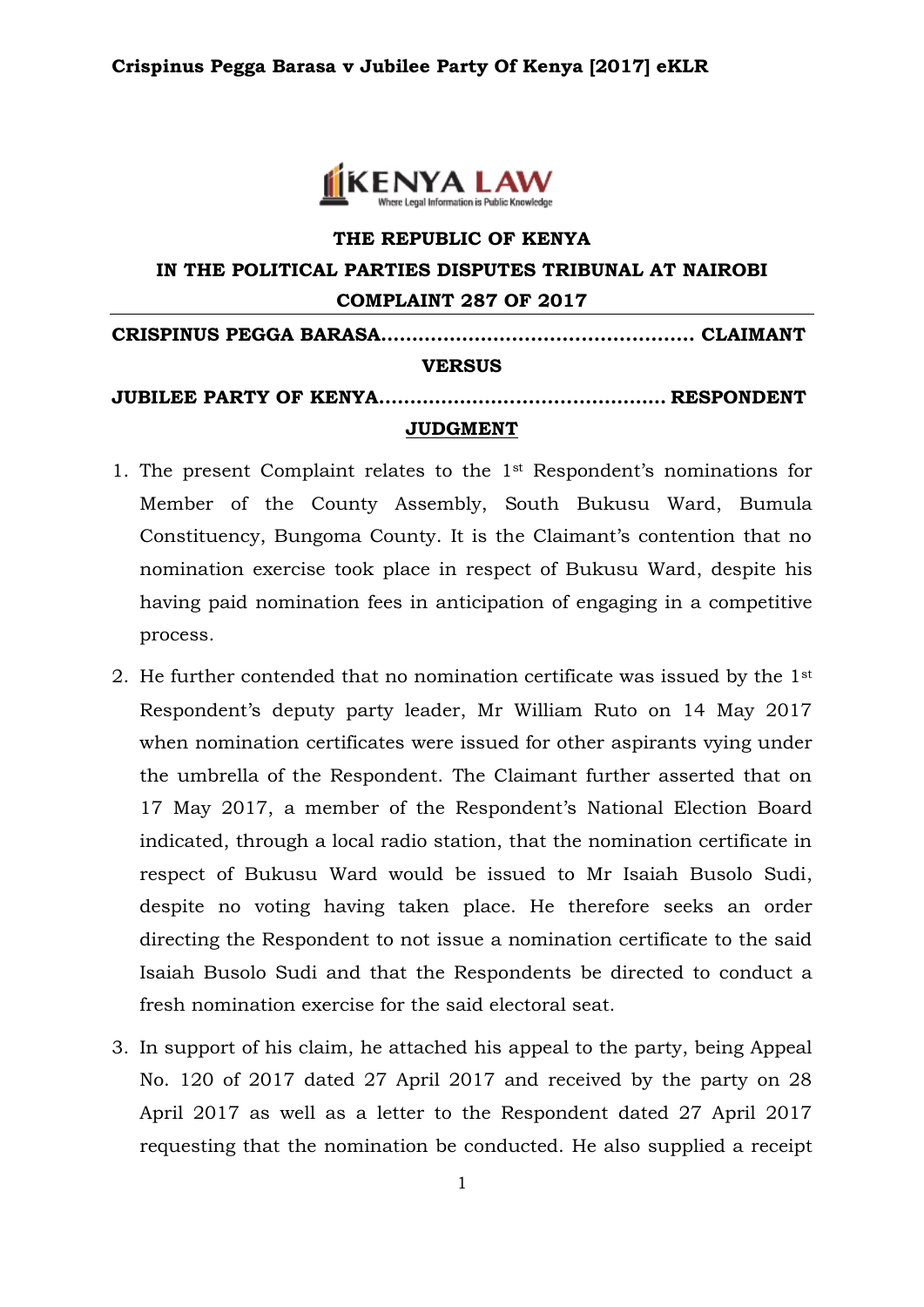## **Crispinus Pegga Barasa v Jubilee Party Of Kenya [2017] eKLR**

in acknowledgment of his nomination fees and a duly executed candidate registration form issued on 23 January 2017 as well as an acknowledgement letter indicating that his nomination documents had been received dated 8 March 2017.

- 4. In reply, the Respondent, via an affidavit sworn by its counsel, contended that the present Complaint was a nonstarter since the Respondent had already submitted a list of its candidates to the Independent Electoral and Boundaries Commission (IEBC) save for the parties who were already before the Tribunal as at 10 May 2017.
- 5. It was further contended for the Respondent that the Claimant had acted in bad faith by approaching the Tribunal without disclosing the fact that he had lodged an appeal with the Respondent's National Appeals Tribunal (NAT), but had failed to prosecute the same. Consequently, the same had been determined in his absence. It was therefore their position that the Claimant's assertion that the NAT had declined to hear the matter was untrue as it was not backed by any written communication.
- 6. It was therefore the Respondents' contention that the Claimant had not satisfied the Tribunal, on a balance of probabilities, that the NAT decision was flawed. Consequently, they prayed that the Claim be dismissed.

### **ISSUES FOR DETERMINATION**

- 7. From the record before us, it appears that two issues arise for determination:
	- a. Whether the 1st Respondent conducted nominations for Member of the County Assembly, Bukusu Ward, Bungoma County
	- b. Whether the Claimant is entitled to the reliefs sought.

### **ANALYSIS**

# **a. Whether the 1st Respondent conducted nominations for Member of the County Assembly, Bukusu Ward, Bungoma County**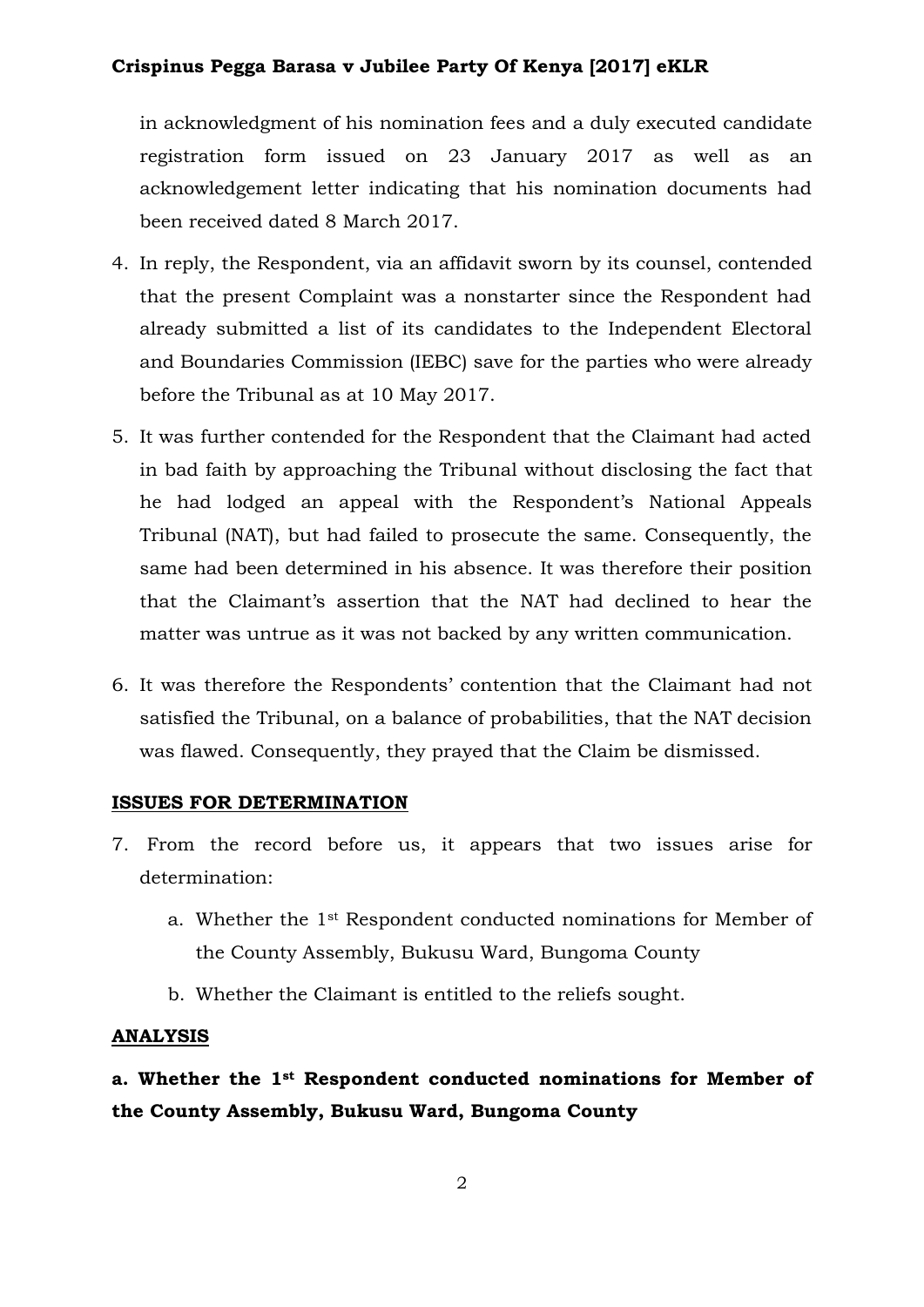## **Crispinus Pegga Barasa v Jubilee Party Of Kenya [2017] eKLR**

- 8. As stated above, the Claimant's main contention is that there was no nomination exercise carried out, despite his having paid the requisite fees. This allegation has not been controverted by the Respondents. The Claimant having alleged that no nomination was carried out, nothing would have been easier than for the 1st Respondent to supply the outcome of the said nomination exercise as proof of their conduct of the same. Moreover, the 1<sup>st</sup> Respondent, having cleared the Claimant to participate in the process, was bound to act in good faith towards him by conducting the said exercise.
- 9. The Claimant has demonstrated that he attempted to engage the party's internal dispute resolution mechanism to resolve the issue. He asserted that the appeal was not heard. The Respondents assert that there was a conclusive determination of the matter. However, the Respondents also did not supply any proof that the matter was conclusively determined as averred. If indeed a decision was made by NAT, nothing would have been easier than for the Respondent to supply the same. It therefore appears that the Respondent is merely trying to circumvent the issues raised by the Claimant without assisting the Tribunal in getting to the bottom of the dispute.
- 10. While the Tribunal seeks to strengthen the internal party processes, it should not uphold decisions of such mechanisms where they are designed to frustrate candidates who have duly complied with the party election and nomination rules as it is clear that the Claimant has. The Claimant has cast doubt as to the conduct of the nomination exercise, which has not been dispelled by the Respondents.

### **b. Whether the Claimant is entitled to the reliefs sought.**

11. The Respondent alleges that the Claimant's complaint is futile since the list of nominees has already been submitted to the IEBC. It appears to us that they contend that we are time barred and our hands are tied in respect of the reliefs we can grant. However, we are convinced that there